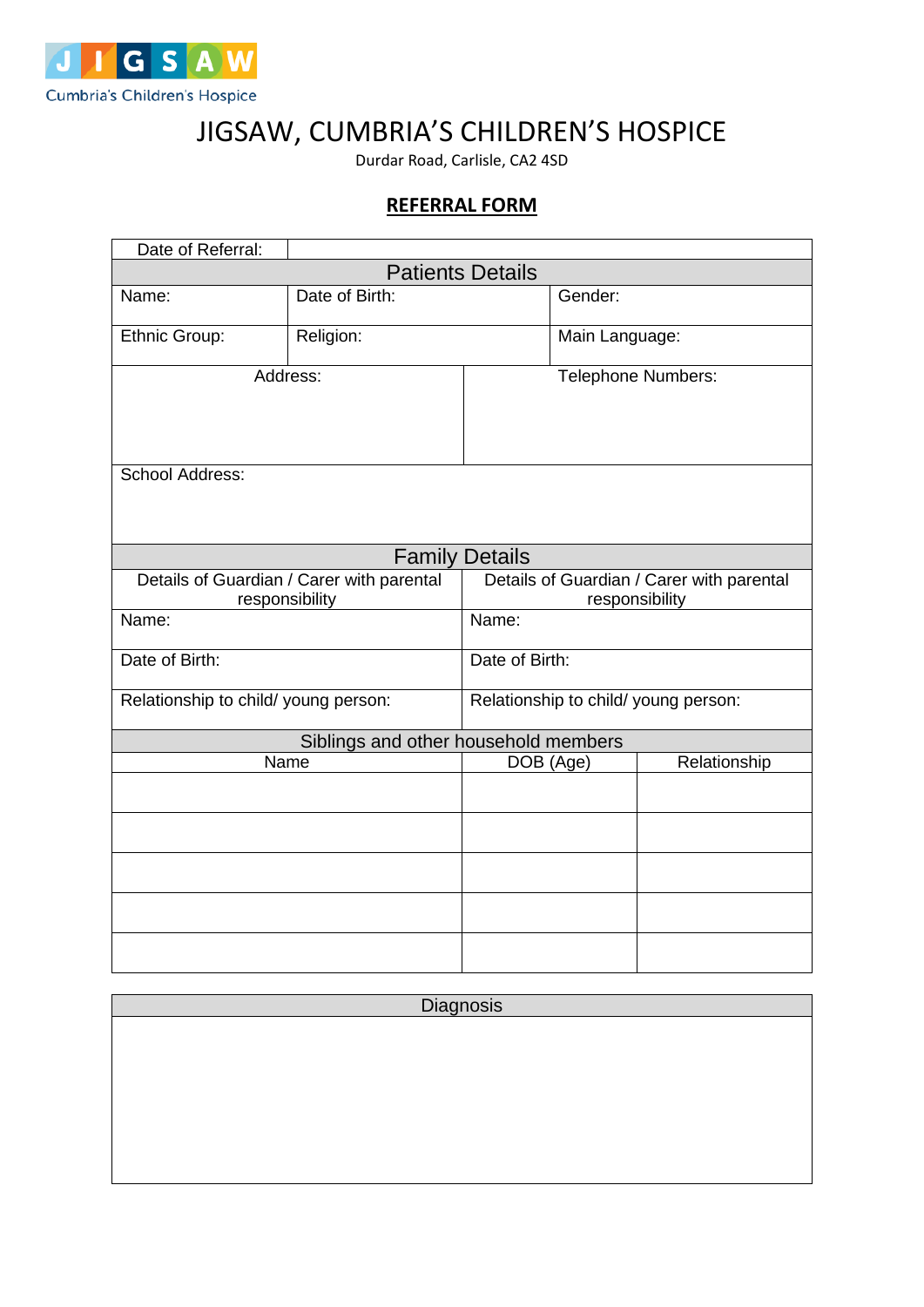| Past Medical History / Care Needs / Medication |                                                                                                                   |  |  |
|------------------------------------------------|-------------------------------------------------------------------------------------------------------------------|--|--|
|                                                |                                                                                                                   |  |  |
|                                                |                                                                                                                   |  |  |
|                                                |                                                                                                                   |  |  |
|                                                |                                                                                                                   |  |  |
|                                                |                                                                                                                   |  |  |
|                                                |                                                                                                                   |  |  |
|                                                |                                                                                                                   |  |  |
|                                                |                                                                                                                   |  |  |
|                                                |                                                                                                                   |  |  |
|                                                |                                                                                                                   |  |  |
|                                                |                                                                                                                   |  |  |
|                                                | Nursing, Medical, Social, Sensory, and Spiritual Needs<br>i.e what care is your child receiving now and from who? |  |  |
|                                                |                                                                                                                   |  |  |
|                                                |                                                                                                                   |  |  |
|                                                |                                                                                                                   |  |  |
|                                                |                                                                                                                   |  |  |
|                                                |                                                                                                                   |  |  |
|                                                |                                                                                                                   |  |  |
|                                                |                                                                                                                   |  |  |
|                                                |                                                                                                                   |  |  |
|                                                |                                                                                                                   |  |  |
|                                                |                                                                                                                   |  |  |
|                                                |                                                                                                                   |  |  |
|                                                |                                                                                                                   |  |  |
|                                                |                                                                                                                   |  |  |
| GP Name:                                       | Professional Involvement - Medical                                                                                |  |  |
| <b>GP Practice:</b>                            |                                                                                                                   |  |  |
| <b>GP Practice Address</b>                     |                                                                                                                   |  |  |
|                                                |                                                                                                                   |  |  |
|                                                |                                                                                                                   |  |  |
| <b>Consultant Name</b>                         |                                                                                                                   |  |  |
| Hospital Name &                                |                                                                                                                   |  |  |
| Address:                                       |                                                                                                                   |  |  |
|                                                |                                                                                                                   |  |  |
| <b>Consultant Name:</b>                        |                                                                                                                   |  |  |
| Hospital Name &                                |                                                                                                                   |  |  |
| <b>Address</b>                                 |                                                                                                                   |  |  |
|                                                |                                                                                                                   |  |  |
|                                                |                                                                                                                   |  |  |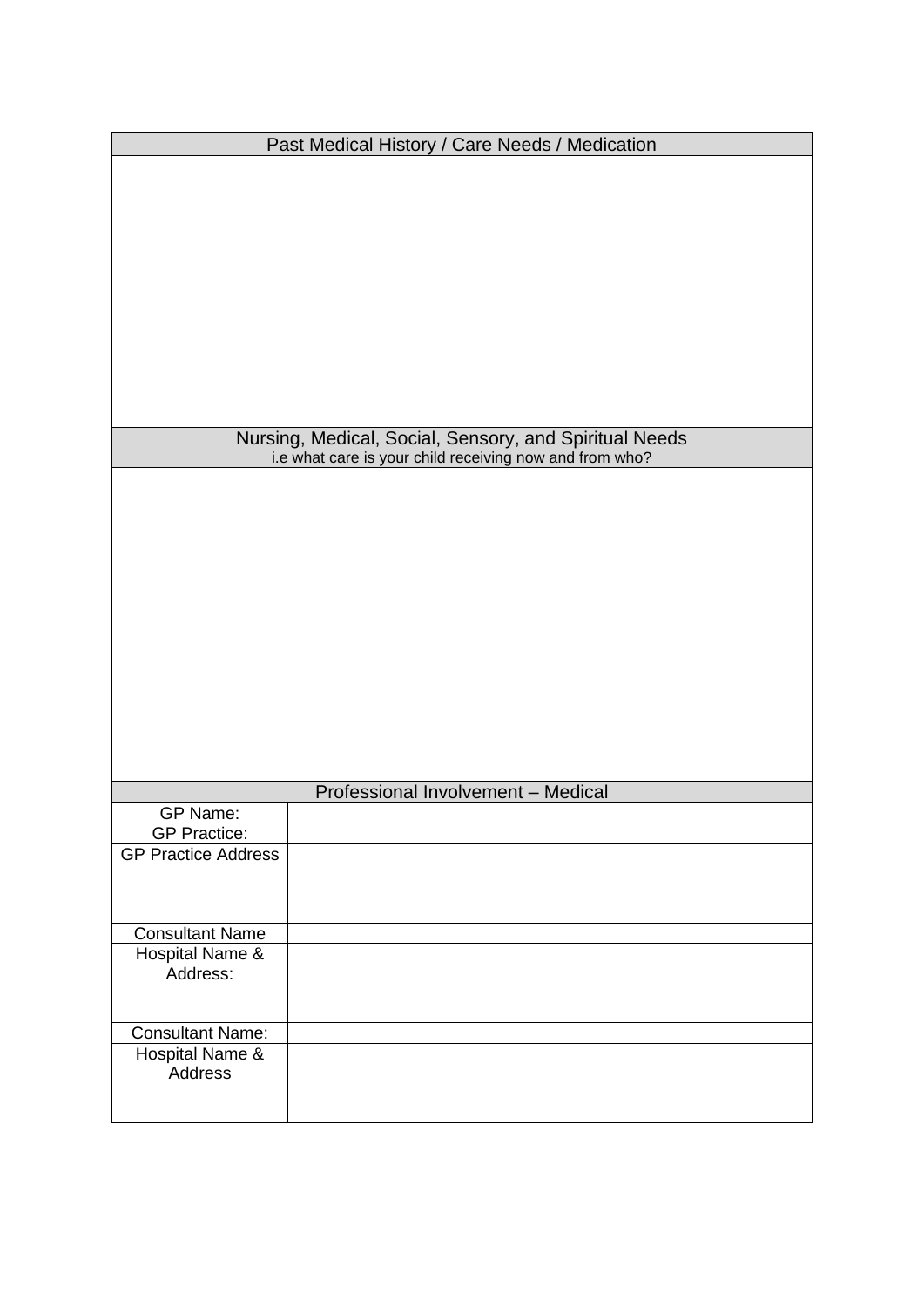| Professional Involvement -Other<br>e.g Social Worker, Health Visitor, Paediatric Community Nurse, Occupational Therapist, Physiotherapist |             |                                               |                      |                             |
|-------------------------------------------------------------------------------------------------------------------------------------------|-------------|-----------------------------------------------|----------------------|-----------------------------|
| <b>Job Role</b>                                                                                                                           | <b>Name</b> | <b>Address &amp; Contact</b><br><b>Number</b> | <b>Email Address</b> | <b>Other</b><br>information |
| Social Worker                                                                                                                             |             |                                               |                      |                             |
| Community<br>Children's Nurse                                                                                                             |             |                                               |                      |                             |
| Physio                                                                                                                                    |             |                                               |                      |                             |
| OT                                                                                                                                        |             |                                               |                      |                             |
| Speech & Language                                                                                                                         |             |                                               |                      |                             |
| <b>Health Visitor</b>                                                                                                                     |             |                                               |                      |                             |
| <b>Specialist Nurse</b>                                                                                                                   |             |                                               |                      |                             |
| School / Nursery                                                                                                                          |             |                                               |                      |                             |
| <b>School Nurse</b>                                                                                                                       |             |                                               |                      |                             |
| Dietician                                                                                                                                 |             |                                               |                      |                             |
|                                                                                                                                           |             |                                               |                      |                             |
|                                                                                                                                           |             |                                               |                      |                             |